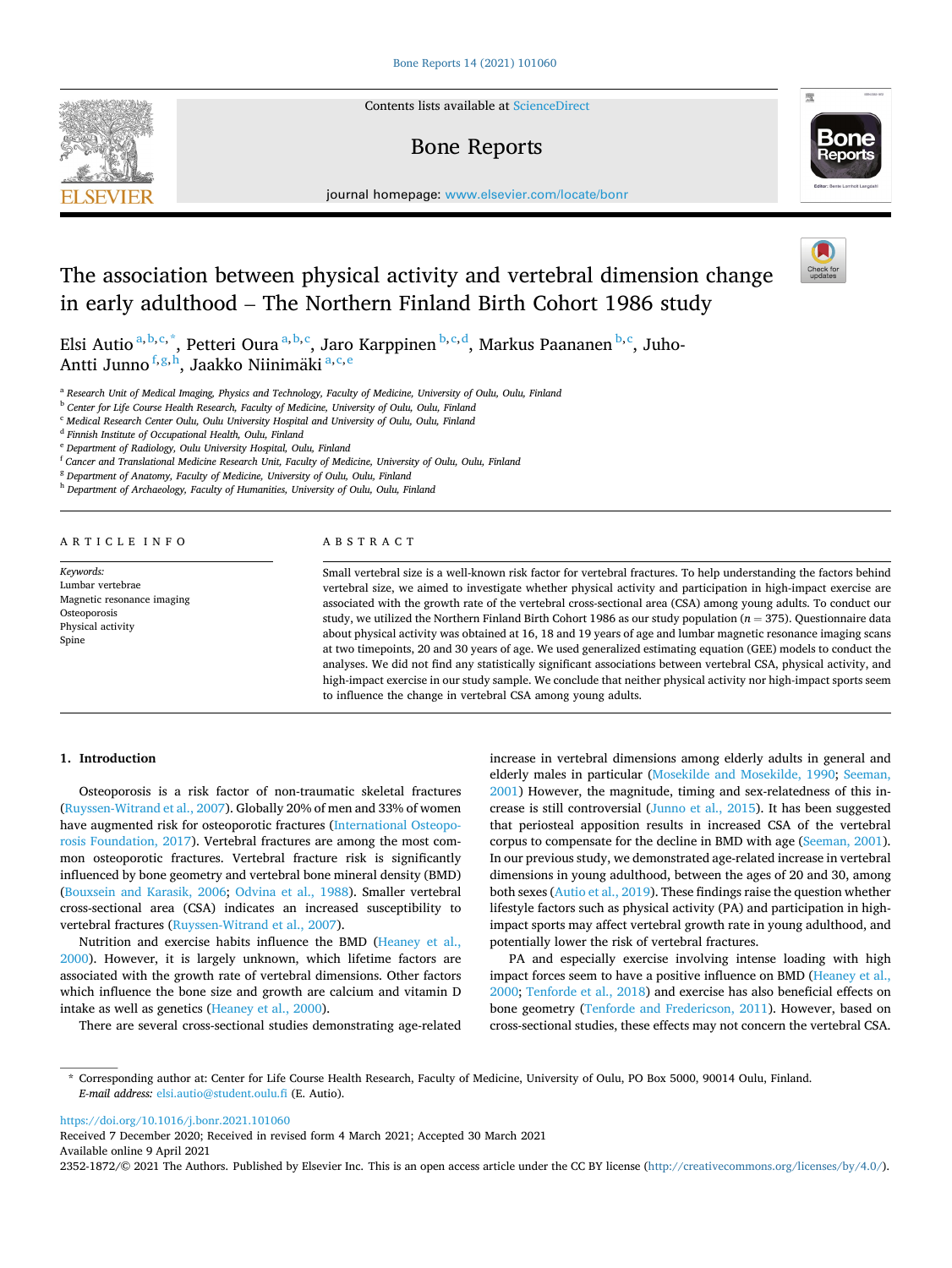<span id="page-1-0"></span>In their study, Junno et al. ([Junno et al., 2013; Junno et al., 2011](#page-5-0)) found no connection between the vertebral strength and PA among 558 individuals aged 21, neither between the level of PA and the vertebral CSA. Nikander et al. had similar results in their study ([Nikander et al.,](#page-5-0)   $2010$ ). Cöster et al. (Cöster et al.,  $2016$ ) did not find any correlation between the level of PA and the risk of vertebral fractures. Interestingly, in a middle-aged sample, moderately larger vertebral CSA was detected among women who participated in high-impact sports at least once a week compared to women who did not exercise [\(Oura et al., 2017a](#page-5-0)). Among men, participation in high-impact exercise did not influence the CSA. In another study, a similar result was found also regarding lifetime leisure-time physical activity (LTPA) [\(Oura et al., 2016\)](#page-5-0), as a high level of LTPA predicted larger CSA among women but not among men. However, the influence of PA in young adulthood on the vertebral CSA has not been evaluated before in longitudinal studies.

PA in young adulthood has been shown to predict PA in later adulthood. The level of PA at the age of 15 seems to predict the level of PA at the age of 30 (Engström, 1986). It has also been concluded that the results of physical tests and the level of PA at the age of 16 predicted accurately the level of PA in adulthood ([Barnekow-Bergkvist et al.,](#page-5-0)  [1998\)](#page-5-0).

The aim of this study was to evaluate the associations between physical activity level, participation in impact exercise, and vertebral CSA with our longitudinal magnetic resonance imaging (MRI) data from two time points 10 years apart. We hypothesized that the previously

observed increase in CSA over the follow-up could be linked to the level of PA and participation in high-impact sports at baseline.

#### **2. Material and methods**

#### *2.1. Study population*

The source population was a prospective, population-based birth cohort study, which initially covered 99% of children whose expected dates of birth fell between July 1, 1985 and June 30, 1986 in Northern Finland (Järvelin et al., 1993). This was equivalent to 9479 children. Our study population was a sub-cohort and consisted of those who 1) attended clinical examinations and filled in questionnaires about their health and lifestyle habits in adolescence and early adulthood, and 2) participated in repeated MR scans of the lumbar spine 10 years apart (Fig. 1).

At the age of 15–16, in 2001–2002, 9215 cohort members were invited to answer questionnaires and to participate in clinical examinations. 7182 adolescents (78% of those invited) responded to the questionnaires and 6795 adolescents (74% of those invited) participated in clinical examinations. At the age of 18, 2969 received a postal questionnaire (response rate 67%,  $n = 1987$ ). At the age of 19, 874 individuals filled in the questionnaire and participated in the clinical examination (44% of those invited). At the age of 19–22, in 2005–2008, those who lived within a 100 km radius of the city of Oulu and had



**Fig. 1.** Progression of the study and reasons for exclusions.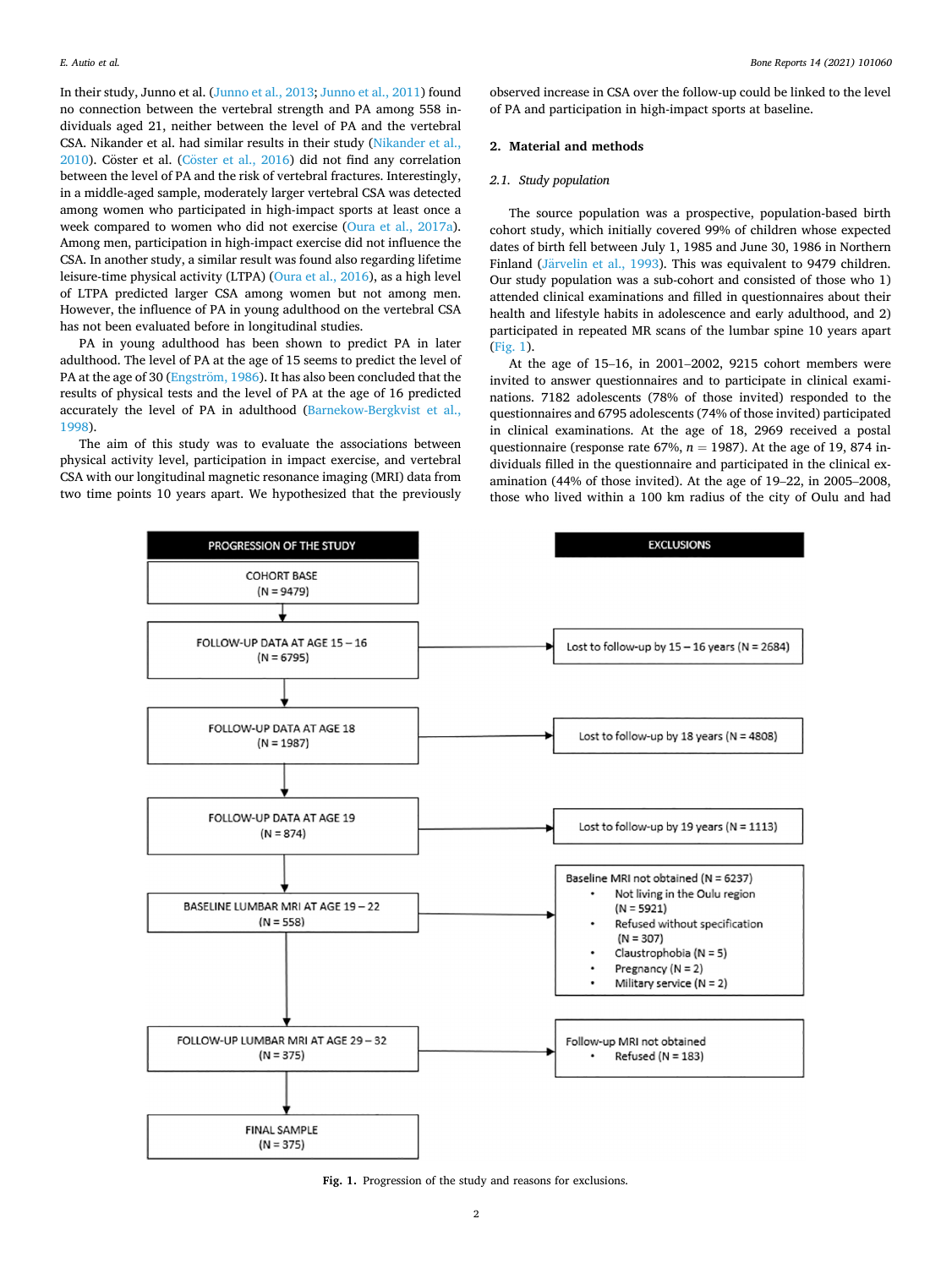<span id="page-2-0"></span>attended in the earlier follow-ups ( $n = 874$ ) were invited to MRI. 558 individuals (64% of those invited) underwent the baseline MRI. Finally, at the age of 29–32, in 2015–2017, those who had undergone the baseline MRI, were invited to the follow-up MRI. 375 individuals (43% of those originally invited to baseline MRI) underwent the follow-up MRI. Our final sample size was therefore 375 ([Autio et al., 2019](#page-5-0); [Paa](#page-5-0)[lanne, 2011;](#page-5-0) [Paananen, 2011\)](#page-5-0). A flow chart of the data collection and reasons for exclusions are represented in [Fig. 1.](#page-1-0)

## *2.2. Magnetic resonance imaging of the lumbar spine*

The baseline and the follow-up MR scans were taken by using 1.5-T imaging (repetition time 3960 ms, echo time 116 ms, echo train length 29, number of excitations 4, acquisition matrix  $448 \times 224$  px, field of view  $280 \times 280$  mm, slice thickness 4 mm, and interslice gap 1 mm) and T2-weighted scans. More detailed information is presented in our previous study [\(Autio et al., 2019](#page-5-0)).

#### *2.3. Vertebral measurements*

We chose to measure the dimensions of the fourth lumbar vertebra (L4). We were interested in L4 because it is subject to significant loading due to its caudal location and because there are many similar studies where researchers had investigated precisely L4 ([Junno et al., 2015](#page-5-0); [Junno et al., 2013;](#page-5-0) [Junno et al., 2011](#page-5-0); [Oura et al., 2017a](#page-5-0); [Oura et al.,](#page-5-0)  [2016; Bogduk, 2012](#page-5-0); [Oura et al., 2017b](#page-5-0); [Oura et al., 2017c; Junno et al.,](#page-5-0)  [2009\)](#page-5-0). In addition, L4 is a good proxy for other lumbar vertebrae and their response to external factors [\(Oura et al., 2016](#page-5-0); [Brinckmann et al.,](#page-5-0) 

[1989\)](#page-5-0). In our previous study we have explained extensively how dimensions were chosen and how measures were calculated [\(Autio et al.,](#page-5-0)  [2019\)](#page-5-0). In brief, we had data on vertebral height, width, depth and CSA. Sagittal and axial slices of L4 were utilized as we calculated the means for height, width and depth. To calculate the vertebral CSA we used ellipsoid formula CSA =  $\pi$  x a/2 x b/2, in which a = vertebral width (mean of measured widths) and  $b =$  vertebral depth (mean of measured depths) [\(Peel and Eastell, 1994;](#page-5-0) [Tabensky et al., 1996\)](#page-5-0). These dimensions are represented in a Fig. 2. MRI has been proven to be an accurate tool when investigating vertebral dimensions [\(Junno et al.,](#page-5-0)  [2009\)](#page-5-0). In our previous study we have shown that our measurements were accurate and reliable ([Autio et al., 2019\)](#page-5-0).

#### *2.4. Anthropometry and lifestyle habits*

In 2001–2002, at the 15/16-year follow-up, questionnaire data and clinical data were received from 6795 adolescents. The questionnaire collected data on adolescents' smoking habits and PA, and participants' height and weight were measured by a trained study nurse. We also obtained similar questionnaire data with identically formulated questions from 18- and 19-year follow-ups and used the most recent data which was available.

Smoking habits were reported by answering to the question 'Do you currently smoke?'. The response alternatives were 1) no, 2) occasionally, 3) on one day/week, 4) on 2–4 days/week, 5) on 5–6 days/week, 6) on 7 days/week [\(Autio et al., 2019\)](#page-5-0). Those who chose alternative 1 were classed as 'non-smokers', those who chose alternatives 2–3 were classed as 'occasionally-smokers', and those who chose alternatives 4–6 were

# **FOLLOW-UP MRI**



**Fig. 2.** Annotated MR scans of the same individual at age 21 (Baseline MRI) and at age 30 (Follow-up MRI). Above: Midsagittal scans with anterior height ([Ruyssen-](#page-5-0)[Witrand et al., 2007\)](#page-5-0), minimum height [\(International Osteoporosis Foundation, 2017\)](#page-5-0) and posterior height ([Bouxsein and Karasik, 2006](#page-5-0)) measurements marked on L4. Below: Midaxial scans of L4 with annotated width [\(Odvina et al., 1988](#page-5-0)) and depth ([Heaney et al., 2000\)](#page-5-0) measurements.

**BASELINE MRI**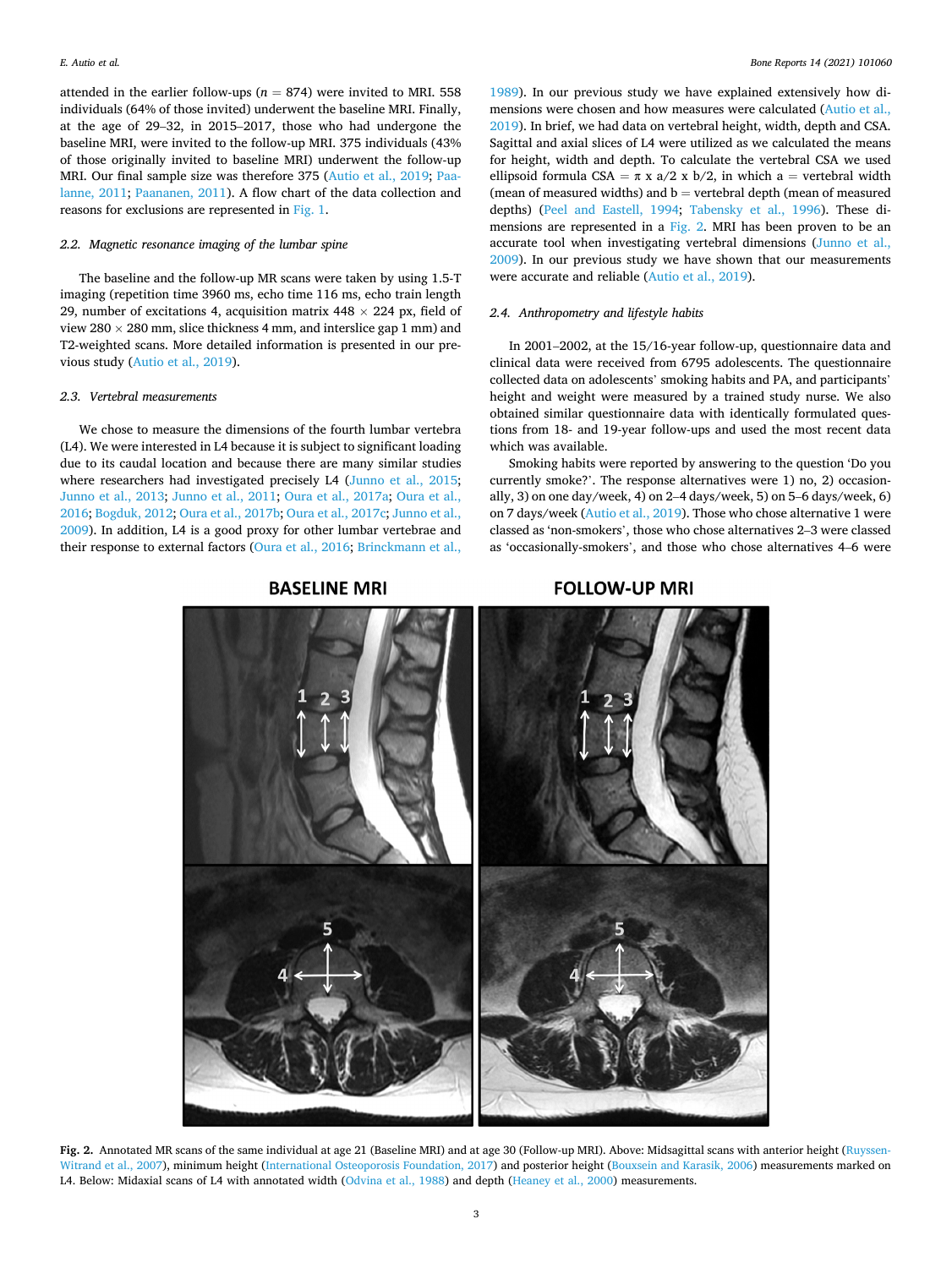#### <span id="page-3-0"></span>classed as 'smokers'.

PA level was determined by the question 'How often do you exercise outside school hours for a period of at least 20 minutes?'. The response alternatives were 1) never, 2) once/month or less often, 3) 2–3 times/ month, 4) once/week, 5) 2 times/week, 6) 3 times/week, 7) 4–6 times/ week, 8) daily [\(Autio et al., 2019](#page-5-0)). Those who responded exercising less than once a week (corresponding alternatives 1–3) were classed as 'nonactive', those who responded exercising 1–3 times a week (corresponding alternatives 4–6) were classed as 'semi-active', and those who responded exercising at least 4 times a week (corresponding alternatives 7–8) were classed as 'active'.

To observe the influence of high-impact sports on vertebral dimensions, we used the self-reported sports participation data. If an adolescent reported participating at least once a week in at least one of the following sports, the person was classed as 'high-impact'. We considered the following sports as high-impact sports: running, soccer, ice hockey, floorball, rinkball, Finnish baseball, basketball, aerobics, volleyball, badminton and tennis ([Oura et al., 2017a](#page-5-0)). Individuals who did not participate in any high-impact sport were classed as 'low impact'. We further summed each individual's cumulative impact exercise as follows: If an individual participated in one impact sport at least once a week, they were given value 1. If they participated in two impact sports at least once a week, they were given value 2 and so on. Men had values between 0 and 8 and women had values between 0 and 5. We called the variable representing cumulative impact exercise as Summed Impact.

#### *2.5. Statistical analysis*

Statistical analyses were conducted by using SPSS (IBM, Armonk, NY, USA) version 25, 64-bit edition. *P* values were considered statistically significant if they were less than 0.05. Descriptive statistics were calculated for all applicable variables. For continuous variables with normal distributions we used means and standard deviations, for continuous variables with skewed distributions we used medians and interquartile ranges, and for categorical variables we used frequencies and percentages.

Generalized estimating equation (GEE) models were used to study the effects of the primary predictors (PA level and impact exercise variables; each had their own model) and covariates (BMI and smoking habits) on vertebral CSA (longitudinal outcome). All the analyses were conducted separately for men and women.

First, we conducted both crude and adjusted analyses to study whether PA and impact exercise were associated with vertebral CSA. We also assessed models which included the PA\*Time and Impact\*Time interaction terms in order to study whether PA and impact exercise affected the vertebral growth rate over the follow-up. We documented the beta coefficients and their 95% confidence intervals from the models.

## *2.6. Ethical considerations*

All self-reported data and clinical data was collected with written consent from the individuals and from their parents (when suitable) and the data was treated anonymously. We have followed the Declaration of Helsinki. Ethical Committee of the Northern Ostrobothnia Hospital District in Oulu, Finland, has given us an ethical approval.

#### **3. Results**

## *3.1. Study sample*

The sample consisted of 147 men and 228 women who were on average 21 years old at the baseline MRI and 30 years old at the followup (Table 1). More individuals among men belonged to the groups 'active' (PA  $=$  4 or more times/week) and 'high impact' (1 or more

# **Table 1**

|  | General characteristics of the sample ( $n = 375$ ). |  |  |  |  |
|--|------------------------------------------------------|--|--|--|--|
|--|------------------------------------------------------|--|--|--|--|

| Characteristic                                | Men         | Women      |
|-----------------------------------------------|-------------|------------|
| <b>Sex<sup>a</sup></b>                        | 147 (39.2)  | 228 (60.8) |
| MRI charasteristics                           |             |            |
| Age <sup>b</sup> at baseline MRI (yrs)        | 21.2(0.6)   | 21.3(0.6)  |
| Age <sup>b</sup> at follow-up MRI (yrs)       | 30.5(0.6)   | 30.8(0.5)  |
| MRI interval <sup>b</sup> (yrs)               | 9.3(0.8)    | 9.4(0.7)   |
| $CSAb$ at baseline MRI (mm <sup>2</sup> )     | 1204,91     | 955,80     |
|                                               | (154, 61)   | (108, 43)  |
| $CSAb$ at follow-up MRI (mm <sup>2</sup> )    | 1291,21     | 1020,87    |
|                                               | (160, 33)   | (111, 48)  |
| Anthropometry, smoking and exercise habits    |             |            |
| at age $16c$                                  |             |            |
| Body height <sup>b</sup> (cm)                 | 175.3 (7.2) | 163.9(6.0) |
| Body weight <sup>b</sup> (kg)                 | 66.0 (12.5) | 55.8(9.1)  |
| Smoking <sup>a</sup>                          |             |            |
| Non-smokers                                   | 56 (47.9)   | 77 (42.5)  |
| Occasionally-smokers                          | 20(17.1)    | 47 (26.0)  |
| <b>Smokers</b>                                | 41(35.0)    | 57 (31.5)  |
| Physical activity <sup>a</sup>                |             |            |
| $<$ 1 time/week                               | 22(15.0)    | 57 (25.1)  |
| 1-4 times/week                                | 72 (49.0)   | 120 (52.9) |
| 4 or more times/week                          | 53 (36.1)   | 50(22.0)   |
| Participation in impact exercise <sup>a</sup> |             |            |
| Low $(<1$ time/week)                          | 54 (36.7)   | 135 (59.5) |
| High (1 or more times/week)                   | 93 (63.3)   | 92 (40.5)  |
| Summed Impact <sup>d</sup>                    | 1(2)        | 0(1)       |

 $MRI$  = magnetic resonance imaging,  $CSA$  = cross-sectional area. The method-ology behind the Summed Impact variable is as explained in [Section 2.4.](#page-2-0)  $\frac{a}{b}$  n (%).<br>
b Mean (standard deviation).<br>
c N varied due to missing data.<br>
d Median (interquartile range).

times/week) than among women.

We could not detect any statistically significant associations between vertebral CSA, PA, and high-impact exercise in our study sample (Tables 2, 3 and 4). The models which contained PA\*Time and Impact\*Time interaction terms also yielded analogous results.

## **4. Discussion**

This study was conducted in order to find out the associations between the vertebral dimension change and the level of PA as well as the associations between the vertebral CSA and high-impact exercise at early adulthood. We did not find any statistically significant associations between vertebral CSA and PA, or between vertebral CSA and impact sports in either sex. In light of our results, PA in adulthood does not influence the growth rate of the vertebral body. In addition, individuals

| ı | авг | h<br>۰. |  |
|---|-----|---------|--|
|   |     |         |  |

Influence of impact exercise on vertebral CSA.

|                            | Men                            | $p-$                                  | Women                          | p-    |
|----------------------------|--------------------------------|---------------------------------------|--------------------------------|-------|
|                            | Beta coefficient<br>(95% CI)   | Value<br>Beta coefficient<br>(95% CI) |                                | Value |
| Crude                      | 22.865<br>$(-26.988 - 72.717)$ | 0.369                                 | 13.248<br>$(-15.226 - 41.722)$ | 0.362 |
| Adjusted <sup>a</sup>      | 25.566<br>$(-25.025 - 76.156)$ | 0.322                                 | 12.499<br>$(-17.334 - 42.331)$ | 0.412 |
| Interaction<br>Impact*time | 1.108<br>$(-13.653 - 15.869)$  | 0.883                                 | 2.254<br>$(-8.642 - 13.151)$   | 0.685 |

 $CSA = cross-sectional area. These results represent the comparison of low$ impact (*<*1 time per week) and high impact (1 or more times per week) exercise. Beta coefficient shows the effect of low participation on the vertebral CSA when comparing it to the effect of high participation, i.e. the beta coefficients stand for the mean difference between observed groups. CI = confidence interval.  $\alpha$  Adjusted for: BMI, smoking.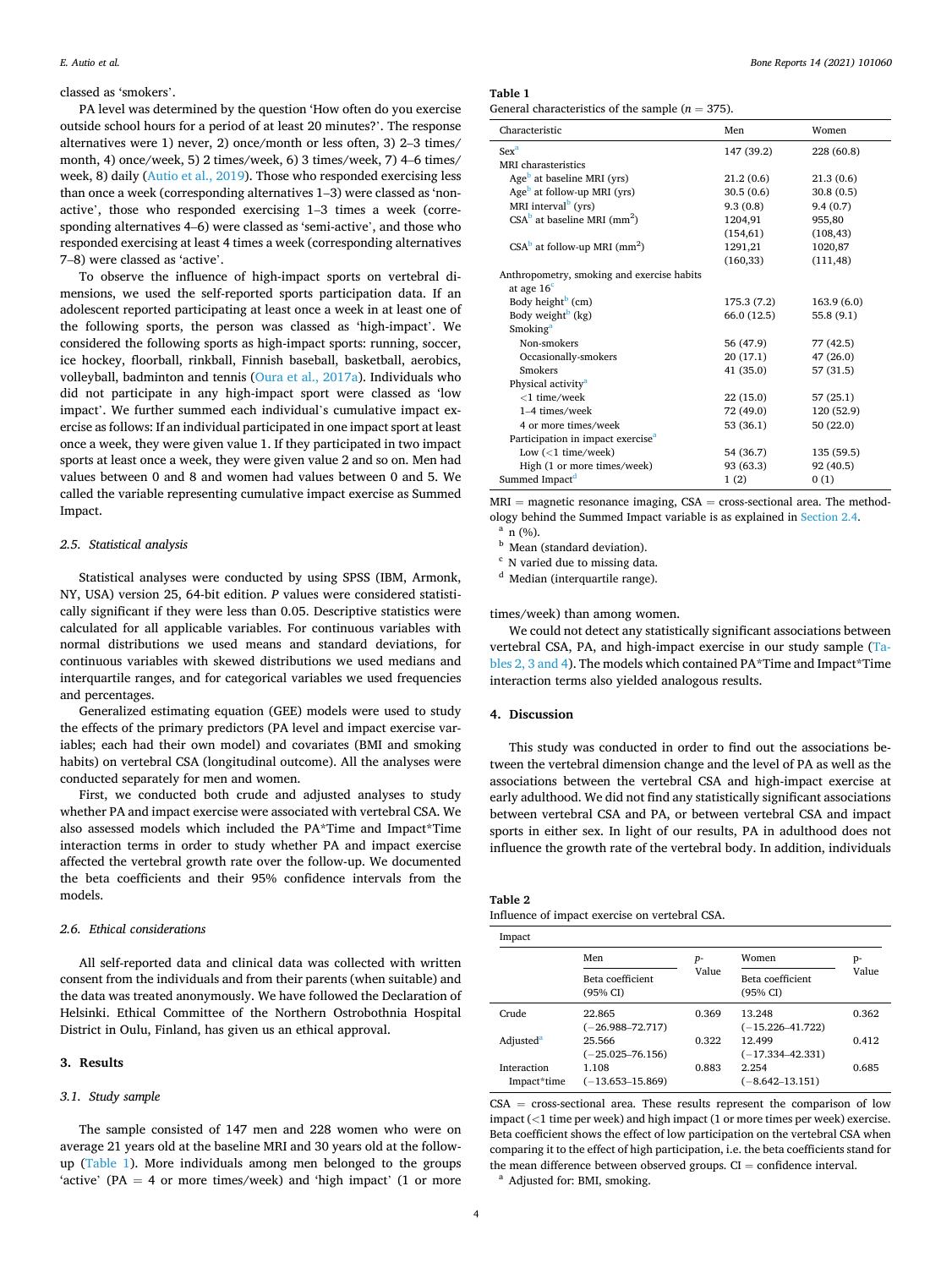**Table 3** 

Influence of physical activity on vertebral CSA.

| Physical activity     |                                     |                            |         |                            |         |  |
|-----------------------|-------------------------------------|----------------------------|---------|----------------------------|---------|--|
|                       |                                     | Men                        | p-Value | Women                      | p-Value |  |
|                       |                                     | Beta coefficient (95% CI)  |         | Beta coefficient (95% CI)  |         |  |
| Crude                 | $<$ 1 time/week vs. reference       | $-48.783(-127.480-29.914)$ | 0.224   | 23.188 (-14.910-61.286)    | 0.233   |  |
|                       | 1–4 times/week vs. reference        | $-8.119(-63.583-47.344)$   | 0.774   | $-3.356(-33.415-26.703)$   | 0.827   |  |
| Adjusted <sup>a</sup> | $<$ 1 time/week vs. reference       | $-42.630(-136.124-50.864)$ | 0.371   | $2.048(-37.999 - 42.094)$  | 0.920   |  |
|                       | 1–4 times/week vs. reference        | $-36.271(-99.243-26.700)$  | 0.259   | $-9.727(-44.388 - 24.934)$ | 0.582   |  |
| PA*time interaction   | (<1 time/week)*time vs. reference   | $-8.529(-30.595-13.536)$   | 0.449   | $-0.942(-16.013-14.128)$   | 0.902   |  |
|                       | (1–4 times/week)*time vs. reference | $4.658(-12.537-21.852)$    | 0.595   | $6.526(-6.510-19.563)$     | 0.327   |  |

CSA = cross-sectional area, PA = physical activity, CI = confidence interval. Beta coefficient shows the effect of low PA (*<*1 time per week) on the vertebral CSA and the effect of medium PA (1-4 times per week) when comparing them to the reference, i.e., high PA (4 or more times/week). The beta coefficients stand for the mean difference between observed groups.<br><sup>a</sup> Adjusted for: BMI, smoking.

## **Table 4**

Influence of summed value of high-impact sports (continuous score) on vertebral CSA.

| Participation in impact exercise |                                 |         |                           |         |  |  |
|----------------------------------|---------------------------------|---------|---------------------------|---------|--|--|
|                                  | Men                             | p-Value | Women                     | p-Value |  |  |
|                                  | Beta coefficient (95% CI)       |         | Beta coefficient (95% CI) |         |  |  |
| Crude                            | $-1.136(-18.671-16.398)$        | 0.899   | $-8.464(-25.536-8.608)$   | 0.331   |  |  |
| Adjusted <sup>a</sup>            | $-2.229(-20.343-15.884)$        | 0.809   | $-14.220(-33.478-5.038)$  | 0.147   |  |  |
| Interaction summed impact*time   | $-2.445$ ( $-20.382 - 15.491$ ) | 0.789   | $-4.438(-11.337-2.501)$   | 0.210   |  |  |

 $CSA = cross-sectional area, CI = confidence interval. Beta coefficient shows the effect of one impact point on vertebral CSA. A digitated for: BMI, smoking the methodology behind the Summed Impact variable is as explained in Section 2.4.$  $CSA = cross-sectional area, CI = confidence interval. Beta coefficient shows the effect of one impact point on vertebral CSA. A digitated for: BMI, smoking the methodology behind the Summed Impact variable is as explained in Section 2.4.$  $CSA = cross-sectional area, CI = confidence interval. Beta coefficient shows the effect of one impact point on vertebral CSA. A digitated for: BMI, smoking the methodology behind the Summed Impact variable is as explained in Section 2.4.$ 

do not seem to benefit from impact sports either, regarding the growth of vertebral CSA. We concluded that exercising does not help gaining bigger vertebrae and thus prevent vertebral fractures via increased vertebral size.

Our results are thus in line with earlier studies ([Junno et al., 2013](#page-5-0); [Junno et al., 2011](#page-5-0); [Nikander et al., 2010](#page-5-0); Cöster [et al., 2016\)](#page-5-0). Several studies suggest that the level of PA or participation in high-impact exercise in early adulthood does not affect the growth of vertebral CSA. However, PA could have some other beneficial effects on L4 (Cöster [et al., 2016](#page-5-0); [Stattin et al., 2017](#page-5-0)). For example, Tenforde et al. [\(Tenforde](#page-5-0)  [et al., 2018](#page-5-0)) concluded in their study that participation in high-impact sport increases the BMD among collegiate athletes. Additionally, objectively measured PA was recently shown to be associated with vertebral CSA among both sexes [\(Modarress-Sadeghi et al., 2019](#page-5-0)). In addition, PA is known to improve balance and muscle health which as such prevent fallings and fractures ([US Department of Health and](#page-5-0)  [Human Services, 2008\)](#page-5-0). Conversely, according to a meta-analysis of 22 cohort studies, consisting 1,235,768 individuals and 927 vertebral fractures, the level of PA does not have any effect regarding the risk of vertebral fractures [\(Qu et al., 2014\)](#page-5-0). Similarly to this study, Nikander et al. [\(Nikander et al., 2010](#page-5-0)) found no exercise effect on bone strength.

The main strength of our study was our longitudinal MRI data. Thanks to our two timepoint data, we could observe the associations of PA and high-impact sports with the change of vertebral CSA in the way that is more specific and accurate than previous results from crosssectional studies. Another strength was our large questionnaire data from several years with wide spectrum of different leisure time sports which allowed us to analyse the association between PA and vertebral dimensions extensively.

In our study, this lack of association can be explained by our relatively small sample size. Another possible reason for this is that the exercise data was collected from self-reported data. Also, as our aim was to investigate how PA in adolescence predicts vertebral size, our activity data was collected at the age of 16–19 and the change in the CSA was measured between ages 20 and 30. It is also possible that there is no association. The wide 95% confidence interval may reflect the small case number. High-impact exercise and summed impact [\(Tables 2 and 4\)](#page-3-0) seem to have no beneficial effect on the vertebral CSA. The negative beta coefficients in Table 4 even suggest that excessive participation in highimpact sports may have disadvantageous influence in the CSA. Although some of the beta coefficients were negative, suggesting an inverse association between exercise level and vertebral CSA, without statistical significance we cannot assume any reliable association. As our study design clearly differs from previous studies due to longitudinal setting, we believe that our study provides further evidence upon previous results [\(Nikander et al., 2010;](#page-5-0) [Oura et al., 2017a](#page-5-0); [Oura et al., 2017c](#page-5-0); [Qu](#page-5-0)  [et al., 2014\)](#page-5-0) with a new perspective. Another limitation in our study was that we did not have data on individuals' BMD and thus we could not study the influence of high-impact sports and PA on the BMD. Although it is possible to obtain MRI derived BMD ([Di Iorgi et al., 2018](#page-5-0)), we used clinical spine imaging protocol [\(Autio et al., 2019](#page-5-0)), which did not include suitable sequences for this.

We acknowledge that skeletal maturation and vertebral growth are complex issues with great deal of variation (e.g. population and sex specific). However, we decided to choose the age of 20 years as in most cases epiphyseal closure is almost complete at that timepoint. As we were interested to observe the potential change in vertebral dimensions towards the peak bone mass, a sufficient follow-up interval was required. We chose to observe the vertebral growth at age of 20 and 30 because the bone mass peaks at mid-thirties [\(Mohammadi et al., 2015](#page-5-0)). Regarding the best timepoints to provide us sufficient follow-up, we presumed that giving the time of general skeletal maturation at early twenties and of peak bone mass would provide the most favourable outcome. We chose to observe high-impact sports because of their beneficial character on BMD and bone geometry [\(Tenforde and Fred](#page-5-0)[ericson, 2011\)](#page-5-0). Gymnastics was excluded from high-impact sports because in Finnish the term 'gymnastics' ('voimistelu') is nonspecific. PA in young adulthood has been shown to predict PA in later adulthood (Engström, 1986; [Barnekow-Bergkvist et al., 1998](#page-5-0)), and this has been observed also among Northern Finns ([Tammelin, 2003](#page-5-0)). The observed smoking rate in our study sample was similar to the general Finnish population (Jääskeläinen and Virtanen, 2019).

In general, childhood is also a very interesting time regarding the influence of PA because in children the bone geometry changes in